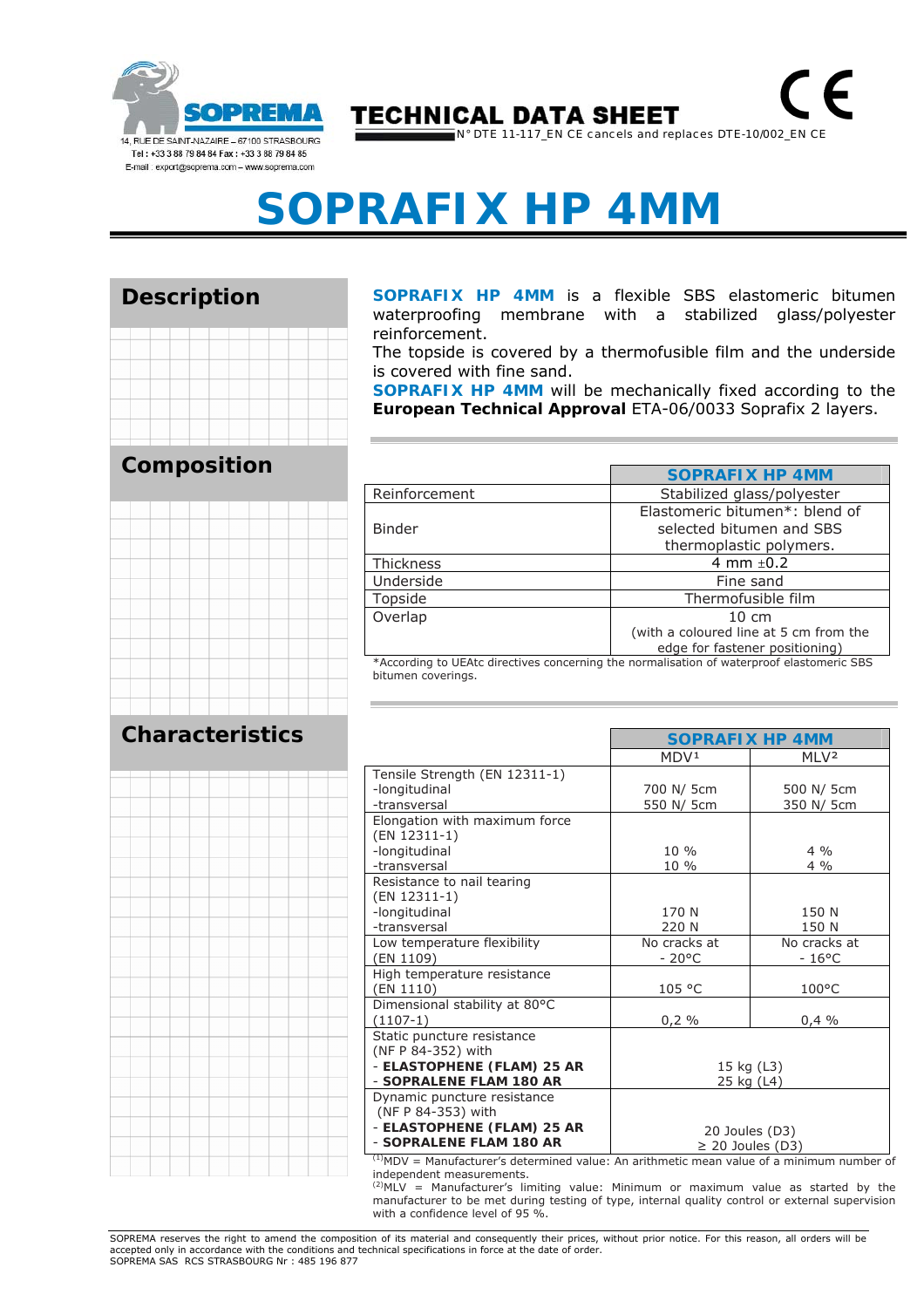

### **TECHNICAL DATA SHEET**

N° DTE 11-117\_EN CE cancels and replaces DTE-10/002\_EN CE

 $\in$ 

|                               |                                                                                                                                                                                                                                                                                                                                                                                                                                                                                                                                                                                                                                                                                                                                                                                                                                                                                                      | <b>SOPRAFIX HP 4MM</b>                   |  |
|-------------------------------|------------------------------------------------------------------------------------------------------------------------------------------------------------------------------------------------------------------------------------------------------------------------------------------------------------------------------------------------------------------------------------------------------------------------------------------------------------------------------------------------------------------------------------------------------------------------------------------------------------------------------------------------------------------------------------------------------------------------------------------------------------------------------------------------------------------------------------------------------------------------------------------------------|------------------------------------------|--|
| Packaging                     | Roll dimensions                                                                                                                                                                                                                                                                                                                                                                                                                                                                                                                                                                                                                                                                                                                                                                                                                                                                                      | 8 m x 1 m                                |  |
|                               | Roll weight                                                                                                                                                                                                                                                                                                                                                                                                                                                                                                                                                                                                                                                                                                                                                                                                                                                                                          | about 39 kg                              |  |
|                               |                                                                                                                                                                                                                                                                                                                                                                                                                                                                                                                                                                                                                                                                                                                                                                                                                                                                                                      | Upright on pallet with plastic wrapping, |  |
|                               | Storage                                                                                                                                                                                                                                                                                                                                                                                                                                                                                                                                                                                                                                                                                                                                                                                                                                                                                              | protected against moisture               |  |
|                               | Roll lengths are given with a tolerance $\pm 1$ cm. Roll can be cut in two parts. In this case, the<br>shortest length is 3 meters and the total length is equal to the nominal length.<br>Width of roll is given with a tolerance of 1% (UEAtc).<br>Rolls must be stored upright on flat ground. Pallets may be stacked to a maximum height of two<br>pallets with separating layer.<br>During storage, protect the rolls against moisture. In cold weather, we recommend that the rolls<br>be kept at a minimum temperature of + $2^{\circ}C$ (+ 36 °F) for at least 5 hours before installation.<br>The aluminum and copper sheet protection tend to rust when sheets are stocked in closed rolls<br>and exposed to humidity. Eventual rust stains are solely appearance-related and in no case affect<br>the product's lifespan. To avoid rusting, rolls must be stacked away from the elements. |                                          |  |
| <b>User application</b>       | <b>SOPRAFIX HP 4MM</b> is mechanically fastened as a first layer in all<br>two-ply self-protected elastomeric bitumen waterproofing systems.<br>Can be used for new construction work or for renovation.<br>All the applications are described in French Standards DTU,<br>Technical Guidelines or Technical Approvals. For further details refer<br>to specific technical information.                                                                                                                                                                                                                                                                                                                                                                                                                                                                                                              |                                          |  |
| <b>Installation</b>           | <b>SOPRAFIX HP 4MM</b> must be laid semi-independently by unrolling<br>the sheet on the substrate and mechanically fastening the overlap.<br>All the joints must be sealed by heat welding or torch-on<br>techniques.<br>This product requires a second layer of self protected elastomeric<br>waterproofing.                                                                                                                                                                                                                                                                                                                                                                                                                                                                                                                                                                                        |                                          |  |
| <b>Special</b><br>indications | Hygiene, health and environment:                                                                                                                                                                                                                                                                                                                                                                                                                                                                                                                                                                                                                                                                                                                                                                                                                                                                     |                                          |  |
|                               | The product does not contain any substance likely to be detrimental                                                                                                                                                                                                                                                                                                                                                                                                                                                                                                                                                                                                                                                                                                                                                                                                                                  |                                          |  |
|                               | to health or to environment and complies with generally admitted<br>Health and Safety Requirements. For further information, please<br>refer to relevant Safety Data Sheet.                                                                                                                                                                                                                                                                                                                                                                                                                                                                                                                                                                                                                                                                                                                          |                                          |  |
|                               | <b>Quality control:</b>                                                                                                                                                                                                                                                                                                                                                                                                                                                                                                                                                                                                                                                                                                                                                                                                                                                                              |                                          |  |
|                               | <b>SOPREMA</b> has always attached the highest importance to Quality                                                                                                                                                                                                                                                                                                                                                                                                                                                                                                                                                                                                                                                                                                                                                                                                                                 |                                          |  |
|                               | Control.<br>For this reason, we operate an independently monitored Quality<br>Assurance System in compliance with BS EN ISO 9001: 2008,<br>certified by BSI Management System.                                                                                                                                                                                                                                                                                                                                                                                                                                                                                                                                                                                                                                                                                                                       |                                          |  |
|                               |                                                                                                                                                                                                                                                                                                                                                                                                                                                                                                                                                                                                                                                                                                                                                                                                                                                                                                      |                                          |  |

SOPREMA reserves the right to amend the composition of its material and consequently their prices, without prior notice. For this reason, all orders will be<br>accepted only in accordance with the conditions and technical spe